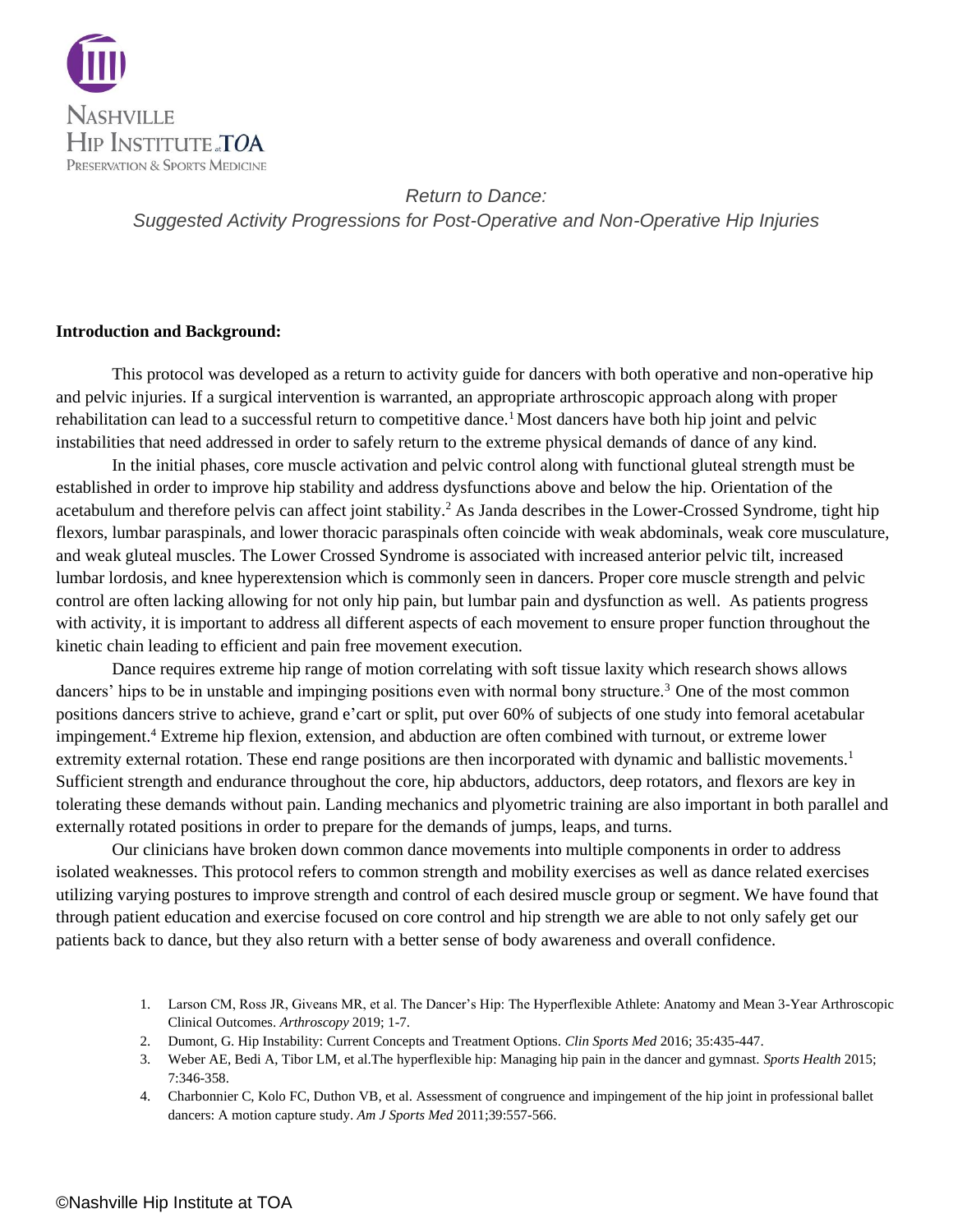

Weeks 1-4: Focus on core control with pelvic tilting and basic glut strengthening.

- General post operative protocol if applicable
- Pelvic tilts in varying postures
- Straight plane glut strengthening

Weeks 4-6: Focus on weight bearing transitions and proprioception/single leg balance.

- Stacked posture balance activities with dynamic challenges
- Pelvic tilts in tall kneeling and standing
- Calf raises in parallel
- Bear pose progressions
- Single leg balance activities on stable and unstable surfaces.

Weeks 6-8: Introduce non loaded rotation for deep rotator activation.

- Coretex controlled IR/ER, flexion/extension and abduction/adduction
- Prone, quadruped, and AAROM IR/ER with and without resistance
- Continue core progressions in functional positions
- Clams/reverse clams
- Crawling progression

Weeks 8-10: Initiate functional activities in modified turned out positions.

- Shuttle press in parallel and turned out
- Multi planar lunges in parallel and varying degrees of external rotation
- Calf raises in varying degrees of external rotation

Weeks 10-12: Progress functional strengthening. Incorporate hip flexion activities.

- Continue functional core strengthening: ie plank progressions, anti-rotations, core challenges in varying hook lying positions
- Squats with assistance to varying depths with varying degrees of external rotation
- Anterior chain strengthening with and without added core components
- Concentric and eccentric hip flexor strengthening.
- Band assisted and TRX assisted hip flexion activities for patterning and core control

Weeks 12-16: Progress loaded rotary strength and tolerance. Progress plyometrics for power and landing mechanics.

- Loaded rotational activities (may initiate prior to 12 weeks if non op)
- Introduce low level plyometrics beginning in parallel then slowly integrating external rotation
- Traveling jumps
- Multiplanar lunges
- Progress hip flexor and abduction strength for endurance with prolonged hip flexion activities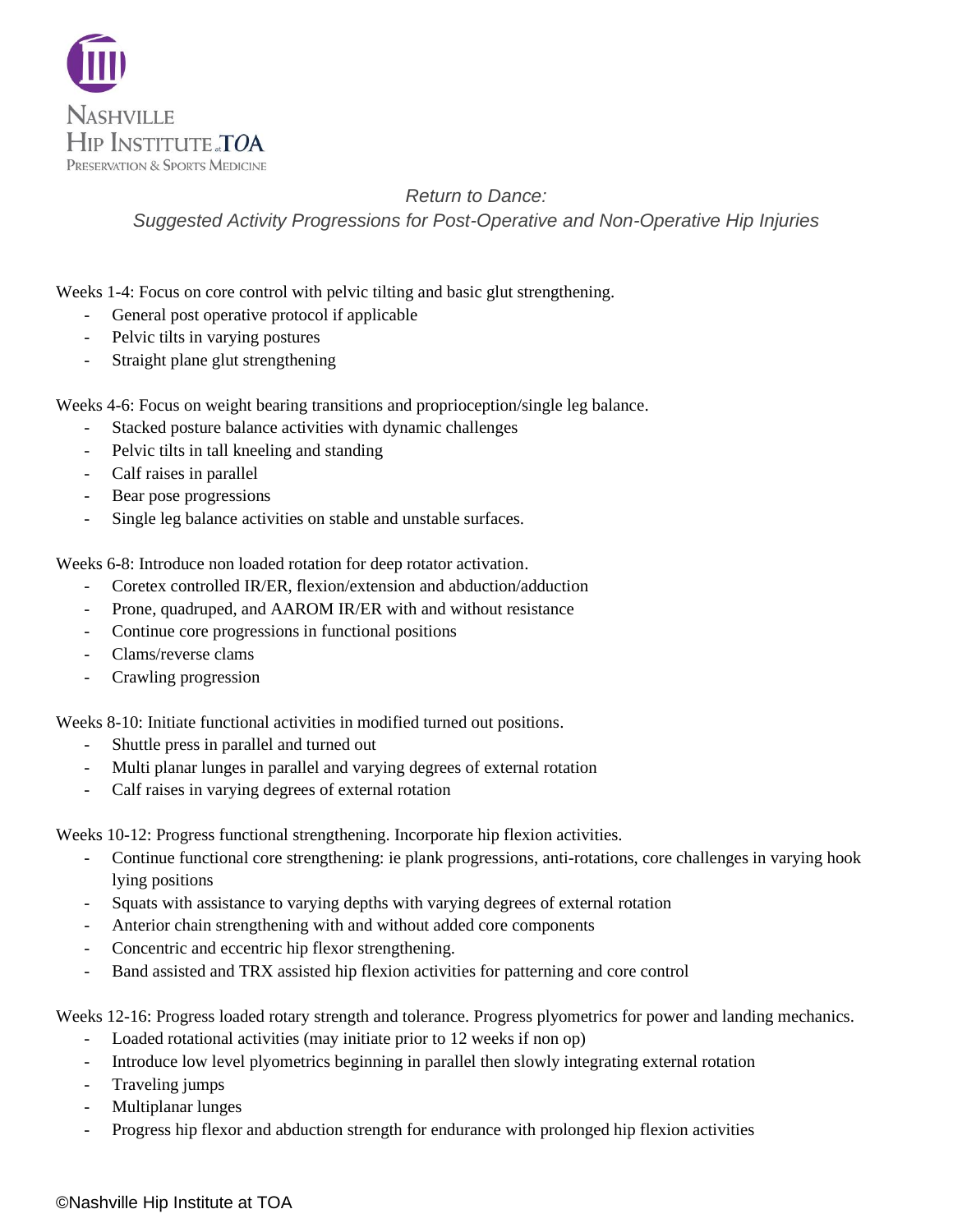

Weeks 16-20: Turn preparations. Plyometric progressions.

- Anti-rotations with push off in parallel and turned out.
- Lateral turn progressions
- Turns from standing positions
- Leaps in straight planes
- Jumps with turn or rotary components.
- Isometric hip flexion activities with long lever in all planes
- Split progression with focus on pelvic stability and adductor control
- Active standing abduction and rotation with long lever in varying degrees of hip flexion

Weeks 24+: Progression of dynamic leaps, turns, and flexibility.

### **Suggested Timeline for Return to Dance Activities (post operatively)**

Low level barre/straight plane activities below 90 degrees at 10-12 weeks Low level open chain rotational activities with adequate pelvic control below 90 degrees at 12 weeks Kicks/battements in tolerated range of motion at 12-14 weeks Long lever activities at 45 degrees including lifts and holds and developes at 12 weeks Open chain rotational activties/rhon de jambe at 45 degrees with progression to 90 degrees pending hip flexor strength and pelvic control at 14-16 weeks

Activities can be transitioned to floor/center after components are mastered pain free at barre/with assistance at 12-16 weeks

Easy hops in one position with progression to cross floor activities and leaps pending tolerance and endurance progressions at 12-16 weeks

\*\*Progression requires full and pain free motion, full hip and core strength, adequate pelvic control. Monitor pain and compensatory tightness during and after activity. Utilize incremental time and activity progressions to ensure adequate endurance throughout all components and musculature. All post-operative restrictions must be followed.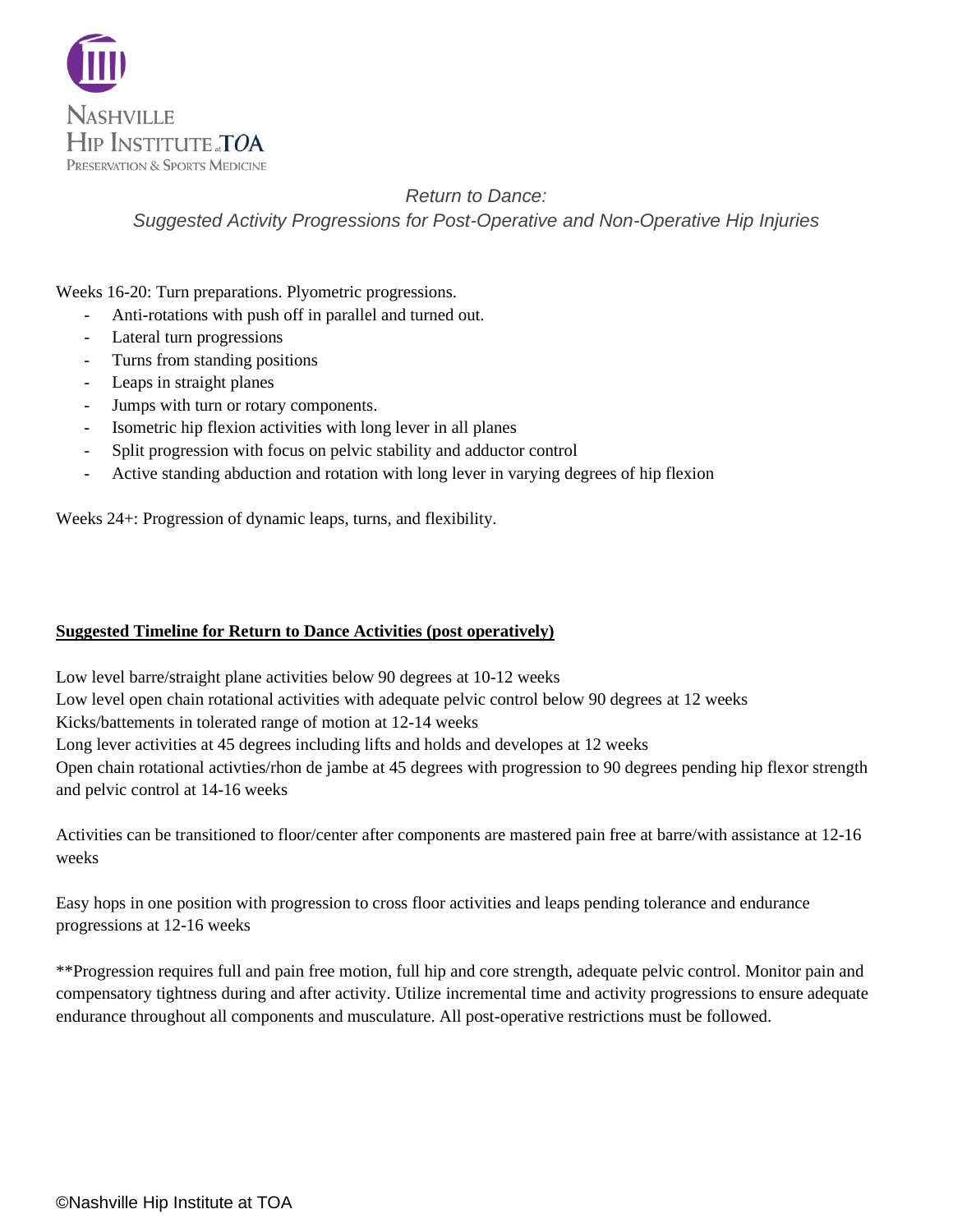

### **Exercise Suggestions**

### **Pelvic Tilts**

Supine with and without adductor squeeze Quadruped Seated on physioball Tall kneeling Standing against wall Standing with lateral resistance/anti rotation

### **Hip Flexion Activities/Progressions**

Planks and reverse planks with varying lower extremity challenges Side plank with physioball on wall flexion/abduction Tall kneeling flexion/abduction completing partial and full ROM with and without TRX assistance Standing lift overs Eccentric hip flexion with resistance Bridge with resisted knee drive Tall kneeling quad extensions

### **Posterior Chain Strengthening**

Single leg bench bridges Eccentric hamstring sliders Lateral step downs Mermaid tails on physioball Bent over kick backs Table top slides Cone taps Single leg RDLs with varying assistance/resistance and varying degrees of turn out Bridges on unstable surface Hip extensions from varying heights and in varying positions

### **Bear Pose Progressions**

Bear pose isometric Bear pose with adductor squeeze Bear pose with pelvic tilt Bear pose with alternating extremity lift off Bear pose with shoulder taps Crawling progressions forward, backward, and laterally

### ©Nashville Hip Institute at TOA